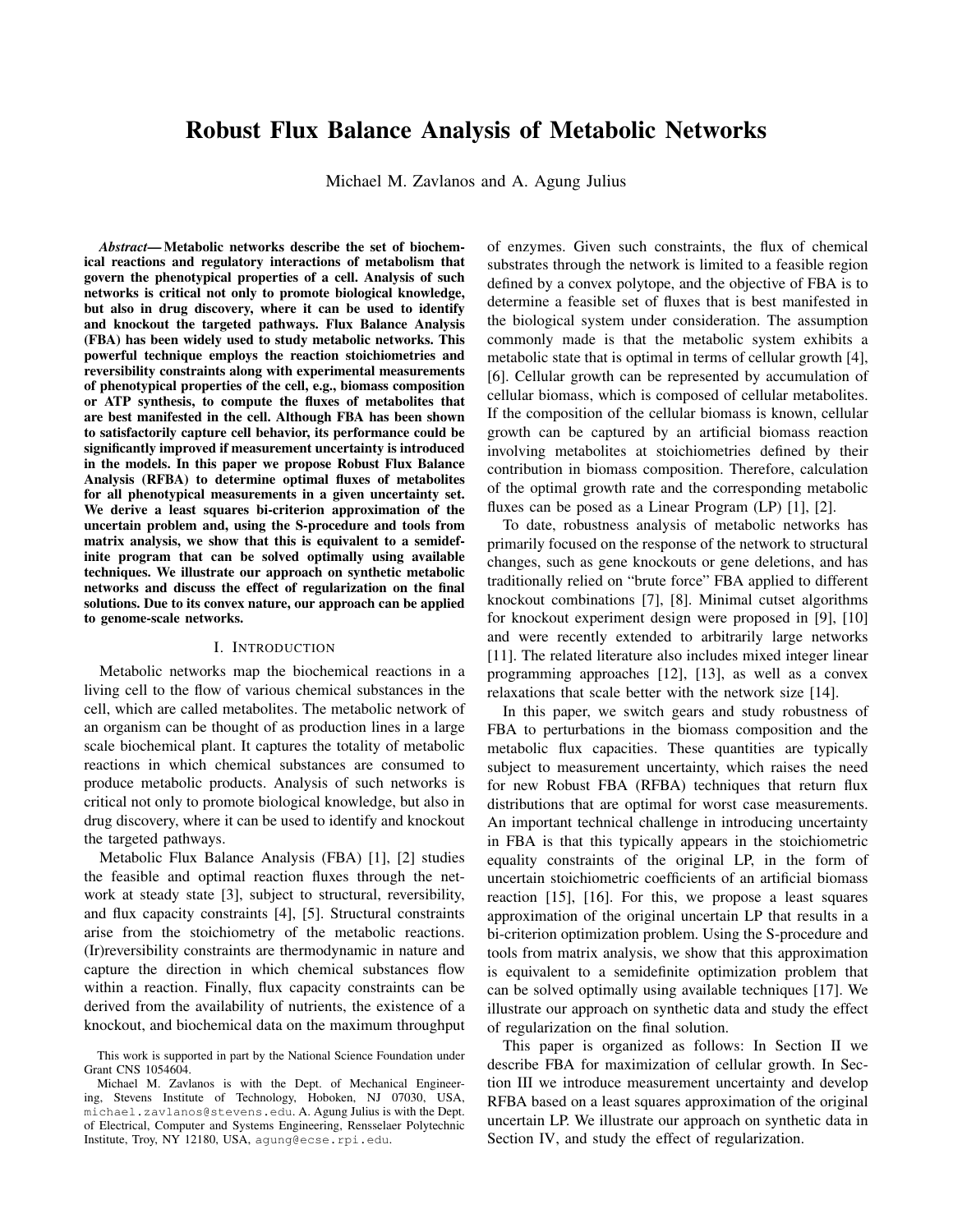## II. FLUX BALANCE ANALYSIS (FBA)

# *A. Metabolic Network Modeling at Steady State*

Consider a metabolic network with  $n$  metabolites and  $m$ reactions. The k-th reaction can be written as

$$
\alpha_{1,k}A_1 + \dots + \alpha_{n,k}A_n \to \beta_{1,k}A_1 + \dots + \beta_{n,k}A_n, \quad (1)
$$

where  $A_i$  denotes the *i*-th metabolite, and  $\alpha_{\bullet,k}$ ,  $\beta_{\bullet,k}$  are nonnegative integers that denote the stoichiometric coefficients of the k-th reaction. Obviously, if  $A_i$  is not involved as a reactant in the k-th reaction, then  $\alpha_{i,k} = 0$ . Similarly, if  $A_i$  is not involved as a product in the k-th reaction, then  $\beta_{i,k} = 0$ . In regular reactions we have

$$
\alpha_{\bullet,k} \neq 0,\tag{2a}
$$

$$
\beta_{\bullet,k} \neq 0,\tag{2b}
$$

which means that there is always some reactant and product associated with the reaction. Here we assume that all reactions are irreversible. This is done without any loss of generality, since reversible reactions can be written as two opposite irreversible reactions.

In addition to the regular reactions, we also have uptake reactions. These are reactions that can be written as

$$
* \to A_i,\tag{3}
$$

and model the uptake of metabolite  $A_i$  from the environment. Uptake reactions can be also expressed as in (1), without the restriction of (2a).

If we denote the concentration of the *i*-th metabolite as  $x_i$ and the rate of the k-th reaction as  $\omega_k$ , then we can show that x and  $\omega$  are related through

$$
\frac{dx}{dt} = (\beta - \alpha)\omega, \quad \omega \ge 0 \tag{4}
$$

where  $\alpha$  and  $\beta$  are the  $n \times m$  matrices formed by the coefficients of (1), and the symbol  $>$  denotes element-wise inequality.

In microbes, the transient dynamics of the metabolic network are faster than both cellular growth rates and the dynamic changes in the organism's environment. In analyzing the network, thus, it is assumed that it is in its steady-state. In steady-state, the rates  $dx/dt$  represent the accumulation of metabolites and must be element-wise nonnegative. This is because the cell can act as a perpetual sink, but not as a perpetual source (without any uptake). Thus, in steady-state condition, the following relations hold:

$$
(\beta - \alpha)\omega - \frac{dx}{dt} = 0,
$$
 (5a)

$$
\omega \ge 0, \quad \frac{dx}{dt} \ge 0. \tag{5b}
$$

We can rewrite  $(5)$  in a more compact form by introducing pseudo-reactions as sinks. These are reactions that can be written as

$$
A_i \to *.\t\t(6)
$$

We associate a sink with every metabolite. Thus, there are  $n$  pseudo-reactions. Equation (5) can, therefore, be written compactly as [14]

$$
Sv = 0, \quad v \ge 0,\tag{7}
$$

where

$$
S \triangleq \left[ \begin{array}{cc} \beta - \alpha \end{array} \Big| -I \right] \in \mathbb{Z}_{+}^{n \times (m+n)}, \quad v \triangleq \left[ \frac{\omega}{\frac{dx}{dt}} \right] \in \mathbb{R}^{m+n}.
$$
\n(8)

Since, typically, the number of reactions is greater than the number of metabolites, i.e.,  $S$  is a wide matrix, the system (7) may have multiple solutions corresponding to flux distributions representing different metabolic states. Therefore, the null space, or the set of all feasible flux distributions, represents the capabilities of the metabolic genotype. The transport fluxes represent environmental conditions that, along with the genotype, define the metabolic state. However, obtaining all possible metabolic states for any genotypeenvironment interaction depends on how well the genotype and environmental factors are characterized [18].

# *B. Maximization of Cellular Growth*

The objective of Flux Balance Analysis (FBA) is to determine a feasible metabolic state that is best manifested in the biological system under consideration. The assumption commonly made is that the metabolic system exhibits a metabolic state that is optimal under some criteria. In the case of cell growth, the objective is biomass production, i.e., the rate at which metabolic compounds are converted into biomass constituents, such as nucleic acids, proteins and lipids. Biomass production can be mathematically represented by an artificial biomass reaction [15], [16]

$$
\sum_{i=1}^{n} b_i A_i \xrightarrow{\omega_b} \text{Biomass} \tag{9}
$$

that consumes precursor metabolites  $A_i$  at stoichiometries  $b_i$  that simulate biomass production. The biomass reaction is based on experimental measurements of the biomass components  $b_i$  contained in the vector b and is scaled so that the flux through it is equal to the exponential growth rate  $\mu = \ln(2)/T$  of the organism, where  $T > 0$  is the doubling time. Reaction (9) introduces an additional column in the stoichiometric matrix, which becomes

$$
S_b \triangleq \left[ \begin{array}{c} \beta - \alpha \end{array} \left| \begin{array}{c} -b \end{array} \right| - I \right] \in \mathbb{R}_+^{n \times (n+m+1)},\tag{10}
$$

with corresponding flux vector

$$
v_b \triangleq \left[ \begin{array}{c} \omega^T \mid \omega_b \mid \frac{dx^T}{dt} \end{array} \right]^T \in \mathbb{R}^{n+m+1}, \quad (11)
$$

where  $\omega_b$  is the rate of the artificial biomass reaction (9). Therefore, we can define an optimization problem to determine the metabolic fluxes  $v<sub>b</sub>$  that ensure desired cell growth, dictated by precursor requirements contained in  $b$ , as

maximize 
$$
e_b^T v_b
$$
  
subject to  $S_b v_b = 0$ ,  
 $0 \le v_b \le v_{max}$ , (12)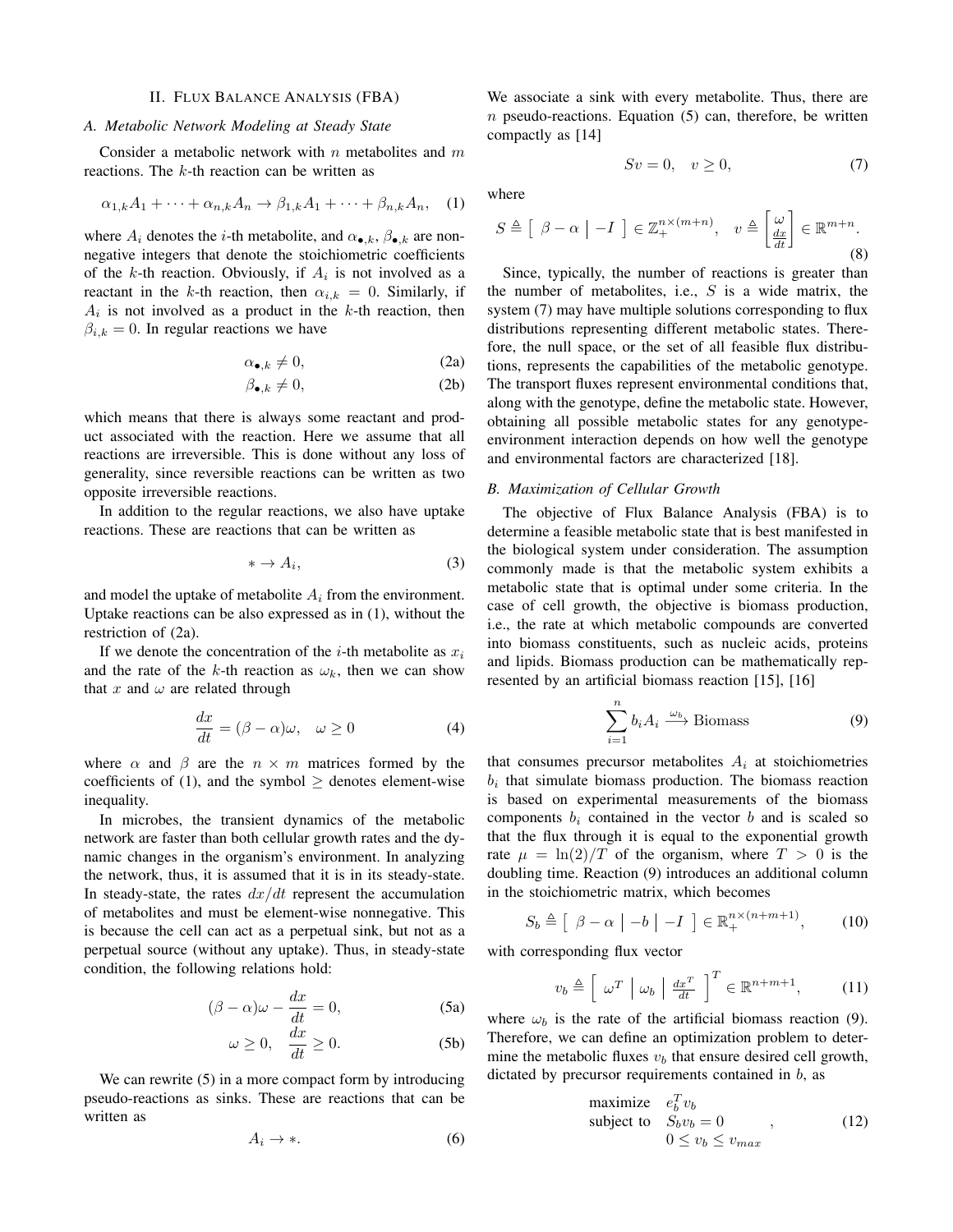where  $e_b$  is a column vector with all entries equal to zero except for the  $(m + 1)$ -st entry that is equal to one and corresponds to the position of  $\omega_b$  in  $v_b$  (c.f. (11)). In problem (12), we have also included flux capacities  $v_{max}$ , which in the case of the precursors correspond to their actual experimentally measured concentrations for given cell growth. If no such knowledge is available, the fluxes can be unconstrained.

#### III. ROBUST FLUX BALANCE ANALYSIS (RFBA)

The experimentally measured biomass composition vector  $b \in \mathbb{R}^n_+$  and the flux capacities  $v_{max} \in \mathbb{R}^{n+m+1}_+$  are typically subject to uncertainty. In this section we introduce measurement uncertainty in (12) and propose a reformulation of the FBA problem that is robust with respect to worst case parameter uncertainty.

Observe first that parameter uncertainty enters (12) in the equality constraints  $S_b v_b = 0$ , which poses technical difficulties in finding a unique flux distribution  $v_b$  that satisfies these constraints for all possible evaluations of b within an uncertainty set. Therefore, we approximate  $(12)$ by the least squares bi-criterion optimization problem

minimize 
$$
\epsilon ||S_b v_b||_2 - (1 - \epsilon)e_b^T v_b
$$
,  
subject to  $0 \le v_b \le v_{max}$ , (13)

where  $\epsilon \in [0, 1]$  is a tuning (regularization) parameter [17] that regulates the relative contribution of the two objectives  $||S_b v_b||_2$  and  $-e_b^T v_b$  in (13). In problem (13) we trade exact satisfaction of the stoichiomertic equality constraints for maximization of biomass. In choosing  $\epsilon$ , we should ensure that equality violation is not too large, i.e., that the stoichiometric error  $||S_b v_b||_2$  is small enough. We will study sensitivity of the solution of problem (13) to the tuning parameter  $\epsilon$  in Section IV.

#### *A. Uncertainty in the Biomass Composition*

To model the uncertainty in the biomass composition vector  $b \in \mathbb{R}^n_+$ , assume that there are p available measurements  ${b_i}_{i=1}^p \in \mathbb{R}_+^n$  of the biomass composition and for every  $\xi \in \mathbb{R}^p$  with  $\|\xi\|_2 \leq \rho$  let

$$
b(\xi) = b_0 + \sum_{i=1}^p \xi_i b_i
$$

where  $b_0 = \frac{1}{p} \sum_{i=1}^p b_i$  denotes a mean biomass composition vector  $(b_0 \text{ can also be taken the zero vector } 0^n)$ .<sup>1</sup> Then, the stoichiometric matrix  $S_b$  becomes

$$
S_b(\xi) = S_{b_0} + \sum_{i=1}^p \xi_i S_{b_i},
$$

<sup>1</sup>Hereafter,  $b_i$  will denote the *i*-th measurement of the biomass composition vector, rather than the stoichiometric coefficient of the  $i$ -th metabolite in the biomass reaction previously defined in (9). The stoichiometric coefficient of the  $j$ -th metabolite of the  $i$ -th measurement of the biomass composition vector will be denoted by  $b_{ij}$ .

with  $S_{b_i}$  defined as in (10) for biomass composition vector  $b_i$ . Therefore, we can define the robust counterpart of problem (13) by

minimize 
$$
\epsilon r(S_b, v_b, \rho) - (1 - \epsilon) e_b^T v_b
$$
  
subject to  $0 \le v_b \le v_{max}$  (14)

where

$$
r(S_b, v_b, \rho) = \max_{\|\xi\|_2 \le \rho} \|S_b(\xi)v_b\|_2
$$
 (15)

denotes the worst case stoichiometric error. Without the presence of the objective  $e_b^T v_b$ , problem (14) is also known as a Robust Least Squares problem [19], [20]. Let

$$
M(v_b) = \begin{bmatrix} S_{b_1} v_b & \dots & S_{b_p} v_b \end{bmatrix}
$$

and define the quantities

 $F = M^T(v_b)M(v_b), \quad g = M^T(v_b)S_{b_0}v_b, \quad h = ||S_{b_0}v_b||_2^2.$ Then,

$$
||S_b(\xi)v_b||_2^2 = \left\| S_{b_0}v_b + \sum_{i=1}^p \xi_i S_{b_i}v_b \right\|_2^2
$$
  
\n
$$
= ||S_{b_0}v_b + [S_{b_1}v_b \dots S_{b_p}v_b] \xi||_2^2
$$
  
\n
$$
= (S_{b_0}v_b + M(v_b)\xi)^T (S_{b_0}v_b + M(v_b)\xi)
$$
  
\n
$$
= h + g^T \xi + \xi^T g + \xi^T F \xi
$$
  
\n
$$
= [1 \xi^T] \begin{bmatrix} h & g^T \\ g & F \end{bmatrix} \begin{bmatrix} 1 \\ \xi \end{bmatrix},
$$

which gives

$$
r^{2}(S_{b}, v_{b}, \rho) = \max_{\|\xi\|_{2} \leq \rho} \left[1 \quad \xi^{T}\right] \begin{bmatrix} h & g^{T} \\ g & F \end{bmatrix} \begin{bmatrix} 1 \\ \xi \end{bmatrix}.
$$

Therefore, minimizing  $r(S_b, v_b, \rho)$  is equivalent to minimizing  $\lambda > 0$  such that

$$
\begin{bmatrix} 1 & \xi^T \end{bmatrix} \begin{bmatrix} h & g^T \\ g & F \end{bmatrix} \begin{bmatrix} 1 \\ \xi \end{bmatrix} \le \lambda
$$

for all possible  $\xi \in \mathbb{R}^p$  with  $\xi^T \xi \le \rho^2$ . In other words, we need to find a minimum scalar  $\lambda$  and a vector  $v_b$  such that

$$
\begin{bmatrix} 1 & \xi^T \end{bmatrix} \begin{bmatrix} \lambda - h & -g^T \\ -g & -F \end{bmatrix} \begin{bmatrix} 1 \\ \xi \end{bmatrix} \ge 0
$$

whenever

 $\sqrt{2}$ 

$$
1 \quad \xi^T \Big] \begin{bmatrix} \rho^2 & 0 \\ 0 & -I \end{bmatrix} \begin{bmatrix} 1 \\ \xi \end{bmatrix} \ge 0,
$$

for all  $\xi \in \mathbb{R}^p$ . By the S-procedure, this happens if and only if  $\lceil$ 

$$
\begin{bmatrix} \lambda - h & -g^T \\ -g & -F \end{bmatrix} \succeq \tau \begin{bmatrix} \rho^2 & 0 \\ 0 & -I \end{bmatrix},
$$

for some  $\tau \geq 0.2$  Therefore, problem (14) can be equivalently written as

minimize 
$$
\epsilon \lambda - (1 - \epsilon)e_b^T v_b
$$
  
\nsubject to 
$$
\begin{bmatrix} \lambda - \rho^2 \tau - h & -g^T \\ -g & \tau I - F \end{bmatrix} \succeq 0.
$$
 (16)  
\n $0 \le v_b \le v_{max}$ 

<sup>2</sup>We write  $X \succeq 0$  if and only if the symmetric matrix  $X \in \mathbb{S}^n$  belongs in the positive semidefinite cone, defined by  $\mathbb{S}^n_+ = \{X \in \mathbb{S}^n \mid X \succeq 0\}.$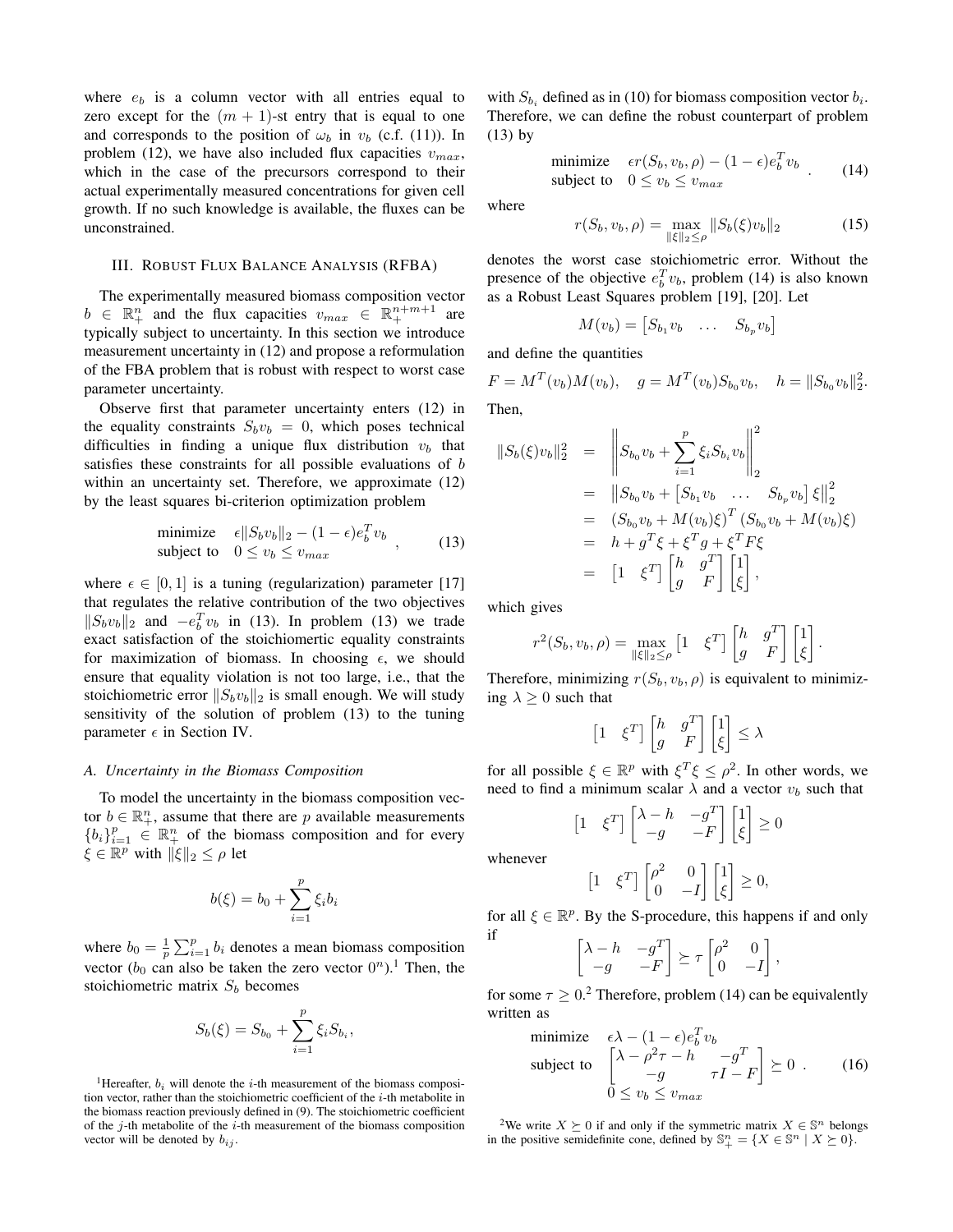Since

$$
\begin{bmatrix}\n\lambda - \rho^2 \tau - ||S_{b_0} v_b||_2^2 & -(M^T(v_b) S_{b_0} v_b)^T \\
-M^T(v_b) S_{b_0} v_b & \tau I - M^T(v_b) M(v_b)\n\end{bmatrix} = \begin{bmatrix}\n\lambda - \rho^2 \tau & 0 \\
0 & \tau I\n\end{bmatrix} - \begin{bmatrix}\n(S_{b_0} v_b)^T \\
M^T(v_b)\n\end{bmatrix} I \begin{bmatrix}\nS_{b_0} v_b & M(v_b)\n\end{bmatrix},
$$

we can apply Schur complements to problem (16) to obtain

minimize 
$$
\epsilon \lambda - (1 - \epsilon)e_b^T v_b
$$
  
\nsubject to  $\mathcal{F}(\lambda, \tau, v_b) \succeq 0$   
\n $0 \le \rho^2 \tau \le \lambda$   
\n $0 \le v_b \le v_{max}$  (17)

where

$$
\mathcal{F}(\lambda, \tau, v_b) = \begin{bmatrix} \lambda - \rho^2 \tau & 0 & (S_{b_0} v_b)^T \\ 0 & \tau I & M^T(v_b) \\ \hline S_{b_0} v_b & M(v_b) & I \end{bmatrix}.
$$
 (18)

Problem (17) is a semidefinite program in variables  $(\lambda, \tau, v_b)$ and can be solved using available techniques [17], [21].

#### *B. Uncertainty in the Metabolic Flux Capacities*

To introduce uncertainty in the flux capacities  $v_{max} \in$  $\mathbb{R}^{n+m+1}_+$ , assume that there are q available measurements  $\{v_{max}^k\}_{k=1}^q \in \mathbb{R}_+^{n+m+1}$ , and for every  $\zeta \in \mathbb{R}^q$  with  $\|\zeta\|_2 \leq \eta$ and every flux  $i = 1, \ldots, n + m + 2$  let

$$
e_i^T v_{max}(\zeta) = e_i^T v_{max}^0 + \sum_{k=1}^q \zeta_k e_i^T v_{max}^k,
$$

where  $v_{max}^0 = \frac{1}{q} \sum_{k=1}^q v_{max}^k$  and  $e_i \in \mathbb{R}^{n+m+1}$  is a column vector with all entries equal to zero except for the  $i$ -th entry that is equal to one. The inner product of  $v_{max}$  with  $e_i$ corresponds to the capacity of the  $i$ -th flux. Therefore,  $(17)$ can be reformulated to account for uncertainty in the flux capacities as

minimize 
$$
\epsilon \lambda - (1 - \epsilon)e_b^T v_b
$$
  
\nsubject to  $\mathcal{F}(\lambda, \tau, v_b) \succeq 0$   
\n $0 \le \rho^2 \tau \le \lambda$   
\n $0 \le e_i^T v_b \le \inf_{\|\zeta\|_2 \le \eta} \{e_i^T v_{max}(\zeta)\}$  (19)

for all fluxes  $i = 1, \ldots, n + m + 2$ . Let  $N =$  $\begin{bmatrix} v_{max}^1 & \dots & v_{max}^q \end{bmatrix}$  and observe that

$$
\inf_{\|\zeta\|_2 \leq \eta} \{e_i^T v_{max}(\zeta)\} = e_i^T v_{max}^0 + \inf_{\|\zeta\|_2 \leq \eta} \{e_i^T N \zeta\} \n= e_i^T v_{max}^0 + \eta \inf_{\|\zeta\|_2 \leq \eta} \{e_i^T N(\zeta/\eta)\} \n= e_i^T v_{max}^0 + \eta \inf_{\|\zeta\|_2 \leq 1} \{e_i^T N \zeta\} \n= e_i^T v_{max}^0 - \eta \sup_{\|\zeta\|_2 \leq 1} \{-e_i^T N \zeta\} \n= e_i^T v_{max}^0 - \eta \|N^T e_i\|_*,
$$

where  $||u||_* = \sup\{u^T x \mid ||x||_2 \leq 1\}$  denotes the dual norm of *u*, which can be interpreted as the operator norm of  $z<sup>T</sup>$  if



Fig. 1. Metabolic network consisting of 10 metabolites, 5 reactions, and one artificial biomass reaction. Shown are also reaction stoichiometries. Arrows indicate reaction direction one of the two reaction directions, considered positive. The artificial biomass reaction is indicated in red color, while the uptake reactions are shown in blue.

it is considered a  $1 \times n$  matrix.<sup>3</sup> Substituting in (19) we get

minimize 
$$
\epsilon \lambda - (1 - \epsilon)e_b^T v_b
$$
  
\nsubject to  $\mathcal{F}(\lambda, \tau, v_b) \succeq 0$   
\n $0 \le \rho^2 \tau \le \lambda$   
\n $0 \le v_b \le v_{max}^0 - \eta \text{vec} (\{\|N^T e_i\|_{*}\}_{i=1}^{n+m+2})$  (20)

where  $\text{vec}(\{x_1, \ldots, x_k\})$  denotes a column vector with elements  $x_1, \ldots, x_k$ . Problem (20) is a semidefinite program and can be solved using available techniques [17], [21].

#### IV. SIMULATION RESULTS

In this section, we illustrate problem (20) on synthetic metabolic networks and study the effect of regularization (tuning parameter  $\epsilon$ ) on the final solution. In particular, consider a metabolic network consisting of  $n = 10$  metabolites labeled  $\{A_i\}_{i=1}^{10}$ , and  $m=5$  reversible reactions

$$
R_1: \ \ 2A_1 + A_2 \to A_4,\tag{21a}
$$

$$
R_2: A_3 + A_4 \to A_5, \t(21b)
$$

$$
R_3: A_1 + 2A_5 \to 2A_6 + A_7, \tag{21c}
$$

$$
R_4: \ \ 2A_3 + A_6 + A_7 \to 2A_8 + A_9,\tag{21d}
$$

$$
R_5: \ \ 2A_4 + A_9 \to A_{10}, \ \ (21e)
$$

three irreversible uptake reactions

 $R_6: * \to A_1, R_7: * \to A_2, R_8: * \to A_3, (22)$ 

<sup>3</sup>Note that inf $\{X\}$  = − sup $\{-X\}$  for any set X, where − X =  $\{-x \mid x \in X\}.$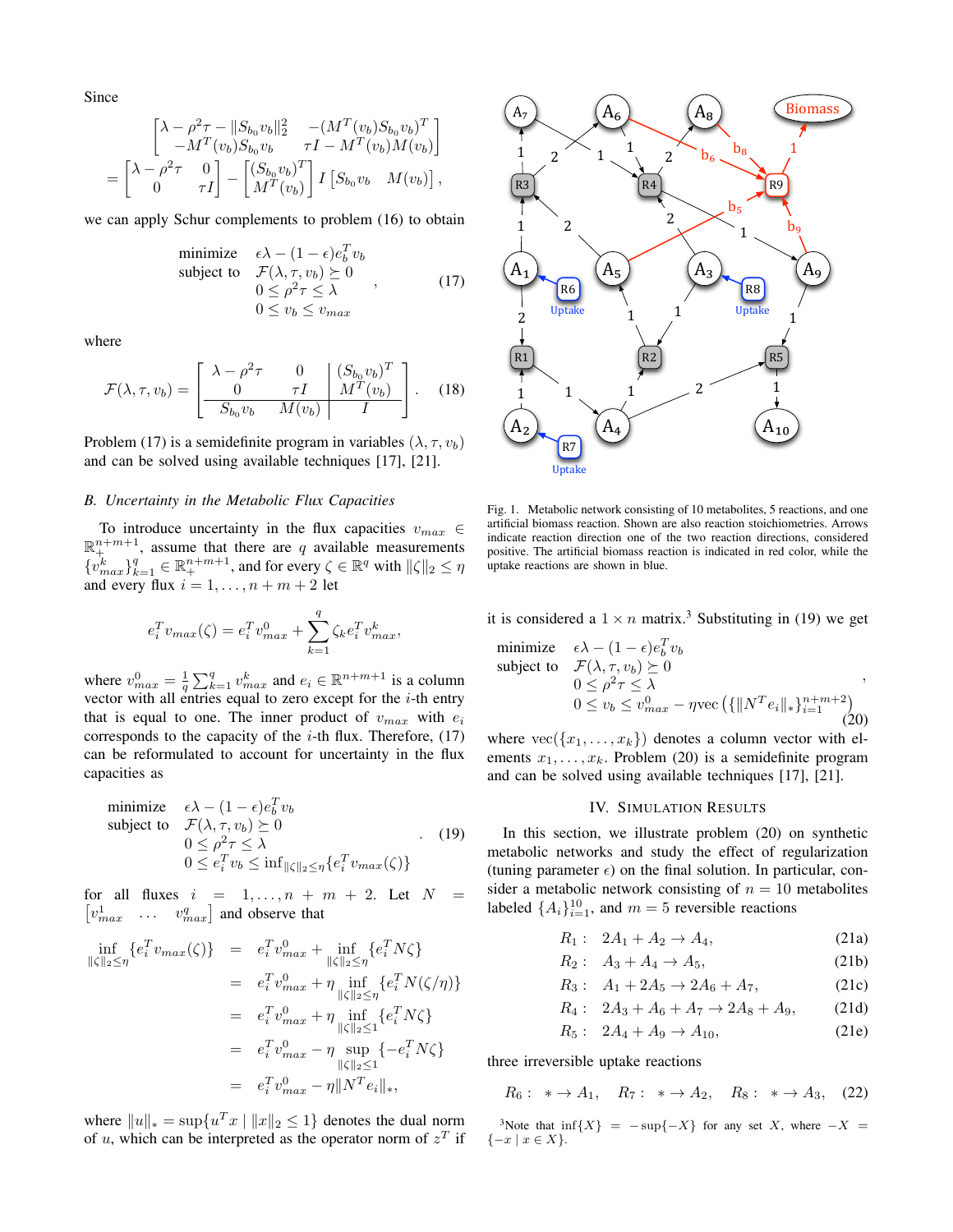## TABLE I

STOICHIOMETRIC MATRIX  $[~\beta-\alpha~|~-b~]$  for the metabolic network shown in Fig. 1. The reactions  $R^-_\bullet$  indicate opposite DIRECTIONALITY WITH RESPECT TO THE REACTIONS  $R_{\bullet}$ , AND ARE INTRODUCED TO MODEL REVERSIBILITY (21). REACTIONS  $R_6$  through  $R_8$ MODEL UPTAKE OF METABOLITES FROM THE ENVIRONMENT (22), WHILE REACTION  $R_9$  CORRESPONDS TO THE ARTIFICIAL BIOMASS REACTION (23).

|          | $R_1$ | $R_{2}$        | $R_3$    | $R_{4}$      | $R_5$    | $R_1^-$        | $R_2^-$        | $R_3^-$  | $R_4^-$ | $R_5^-$        | $R_{\rm 6}$    | $R_7$ | $R_{8}$        | $_{R_9}$   |
|----------|-------|----------------|----------|--------------|----------|----------------|----------------|----------|---------|----------------|----------------|-------|----------------|------------|
| A1       | $-2$  | 0              | - 1      | 0            | 0        | ↑              |                |          | 0       | 0              |                |       | 0              |            |
| $A_2$    | -1    | $\overline{0}$ | $\theta$ | 0            | $\theta$ |                |                | 0        | 0       | 0              | 0              |       | 0              |            |
| $A_3$    | 0     | -1             | $\theta$ | $-2$         | $\theta$ | 0              | -1             | $\Omega$ | -2      | $\theta$       | 0              |       |                |            |
| $A_4$    |       | $-1$           | $\theta$ | $\mathbf{0}$ | $-2$     | - I            |                | 0        | 0       | 2              | 0              | 0     | 0              |            |
| $A_5$    | 0     |                | $-2$     | 0            | $\theta$ | $\overline{0}$ | $-1$           | ∍        | 0       | $\theta$       | $\theta$       | 0     | $\overline{0}$ | $-\mu b_5$ |
| $A_6$    | 0     | $\overline{0}$ | ∍        | $-1$         | $\theta$ | 0              | $\overline{0}$ | $-2$     |         | 0              | 0              |       | $\overline{0}$ | $-\mu b_6$ |
| A7       | 0     | 0              |          | - 1          | $\theta$ | 0              | 0              | -1       |         | 0              | 0              | 0     | 0              |            |
| A8       | 0     | $\overline{0}$ | $\Omega$ | 2            | $\theta$ | 0              | $\overline{0}$ | $\theta$ | $-2$    | $\overline{0}$ | $\overline{0}$ | 0     | $\overline{0}$ | $-\mu b_8$ |
| $A_9$    | 0     | $\overline{0}$ | $\theta$ |              | -1       | 0              | $\overline{0}$ | 0        | $-1$    |                | 0              | 0     | $\overline{0}$ | $-\mu b_9$ |
| $A_{10}$ | 0     | 0              | $\theta$ | 0            |          | $\overline{0}$ | $\overline{0}$ | $\theta$ | 0       | - 1            | $\theta$       | 0     | $\Omega$       | O          |

and an artificial biomass reaction

$$
R_9: \quad b_{i,5}A_5 + b_{i,6}A_6 + b_{i,8}A_8 + b_{i,9}A_9 \to \text{Biomass (23)}
$$

with  $b_i = \begin{bmatrix} 0 & 0 & 0 & 0 & b_{i,5} & b_{i,6} & 0 & b_{i,8} & b_{i,9} & 0 \end{bmatrix}^T$ the i-th measurement of the biomass composition vector, for  $i = 1, \ldots, p$  with  $p = 10$  (Fig. 1). We assume that  $b_i$  has mean  $[0\ 0\ 0\ 0\ 3\ 1\ 0\ 2\ 1\ 0]^T$  and that every one of its entries is subject to zero mean and 0.5 variance gaussian noise. Every biomass composition vector  $b_i$  is normalized so that  $b_{i,5} + b_{i,6} + b_{i,8} + b_{i,9} = 1$ . Let  $T = 1$ h be the doubling time of the organism, so that the growth rate is  $\mu = \ln(2)/T = 0.69h^{-1}$ . Then, the stoichiometric matrix of the network under consideration is shown in Table I. Furthermore, we assume that all fluxes are unconstrained, except for the uptake fluxes of reactions  $R_6$ ,  $R_7$  and  $R_8$  that are upper bounded by 0.1. For simplicity, we assume that these bounds are deterministic.

We evaluated the performance problem (20) for different values of the tuning parameter  $\epsilon \in [0, 1]$  and for  $\rho = 1.5$ . Simulations were performed in MATLAB using the cvx toolbox for disciplined convex programming [21]. Fig. 2 illustrates as a function of the tuning parameter  $\epsilon \in [0, 1]$  (a) the biomass objective  $e_b^T v_b$ , (b) the upper bound  $\lambda$  on the worst case stoichiometric error  $r(S_b, v_b, \rho)$  defined in (15), and (c) the stoichiometric errors  $||S_{b_i}v_b||_2$  for all measured biomass compositions  $b_i$ , with  $i = 1, \ldots, p$ . Observe that the values of  $||S_{b_i}v_b||_2$  are always upper bounded by  $\lambda$ , since  $\rho = 1.5 \geq 1$ . In other words, the set  $\{\Vert S_b(\xi)v_b\Vert_2 \mid \Vert \xi\Vert_2 \leq$  $\rho$ } includes the errors  $||S_{b_i}v_b||_2$  for all measured biomass compositions (15). This is not necessarily the case if  $\rho < 1$ .

For  $\epsilon = 0$  the stoichiometric equality constraints are ineffective and, therefore, the resulting value of  $e_b^T v_b$  has no biological meaning. We are interested in regions of the plot where  $\lambda$  is minimum and  $e_b^T v_b$  is maximum. Note that  $\lambda$  can not become identically zero, since there does not exist a unique nontrivial flux vector  $v_b$  for which  $||S_b v_b||_2 = 0$  for all biomass compositions  $b \in \{b_0 + \sum_{i=1}^p \xi_i b_i \mid ||\xi||_2 \leq \rho\}.$ From Fig. 2 we see that  $\lambda$  is almost at its minimum for  $\epsilon \geq 0.85$ . Since  $e_b^T v_b$  decreases rapidly as  $\epsilon$  increases beyond 0.85, we choose  $\epsilon = 0.85$  to obtain  $e_b^T v_b = 0.1593$ . The flux vector  $v_b$  obtained by the solution of problem (20) for



Fig. 2. Plots of (a) the biomass objective  $e_b^T v_b$ , (b) the upper bound  $\lambda$ on the worst case stoichiometric error  $r(S_b, v_b, \rho)$  defined in (15), and (c) the stoichiometric errors  $||S_{b_i} v_b||_2$  for all measured biomass composition vectors  $b_i$ , with  $i = 1, \ldots, p$ , with respect to the tuning parameter  $\epsilon \in \epsilon$  $[0, 1]$ . The *y*-axis is in log-scale.

 $e = 0.85$  is shown in Table II. Note that for this value of  $\epsilon = 0.85$  there is maximum uptake of metabolites  $A_1$  and  $A_3$ (fluxes  $\omega_6$  and  $\omega_8$ ) equal to the upper bound 0.1, which is distributed among the five reactions to result in metabolites that maximize biomass. All steady state metabolite concentrations are effectively constant  $\frac{dx_i}{dt} = 0$ , except for the concentrations of  $A_2$  and  $A_9$  that slightly increase. This increase is due to the stoichiometeries in the network that prevent these metabolites from being fully consumed to produce biomass. The values of the errors  $||S_{b_i}v_b||_2$  for  $i = 1, \ldots, p$  are small, ranging between 0.01–0.02 in value.

*Remark 4.1* ( $\epsilon \to 1$ ): Observe that as  $\epsilon \to 1$ , both  $e_b^T v_b \to$ 0 and  $||S_{b_i}v_b||_2 \rightarrow 0$ , for all measurements  $i = 1, ..., p$ (Fig. 2). This behavior is justified, since as  $\epsilon \rightarrow 1$  the biomass objective  $e_b^T v_b$  becomes effectively inactive and the optimization problem (20) determines fluxes  $v<sub>b</sub>$  to only minimize the worst case stoichiometric error  $r(S_b, v_b, \rho)$ . Numerically, a *sparse* flux vector  $v_b$  as the one shown in Table II is not optimal as a minimizer of  $r(S_b, v_b, \rho)$ . In fact, if  $\epsilon = 1$ , the flux vector  $v_b$  returned by (20) for the metabolic network of Fig. 1 is rather *dense* with